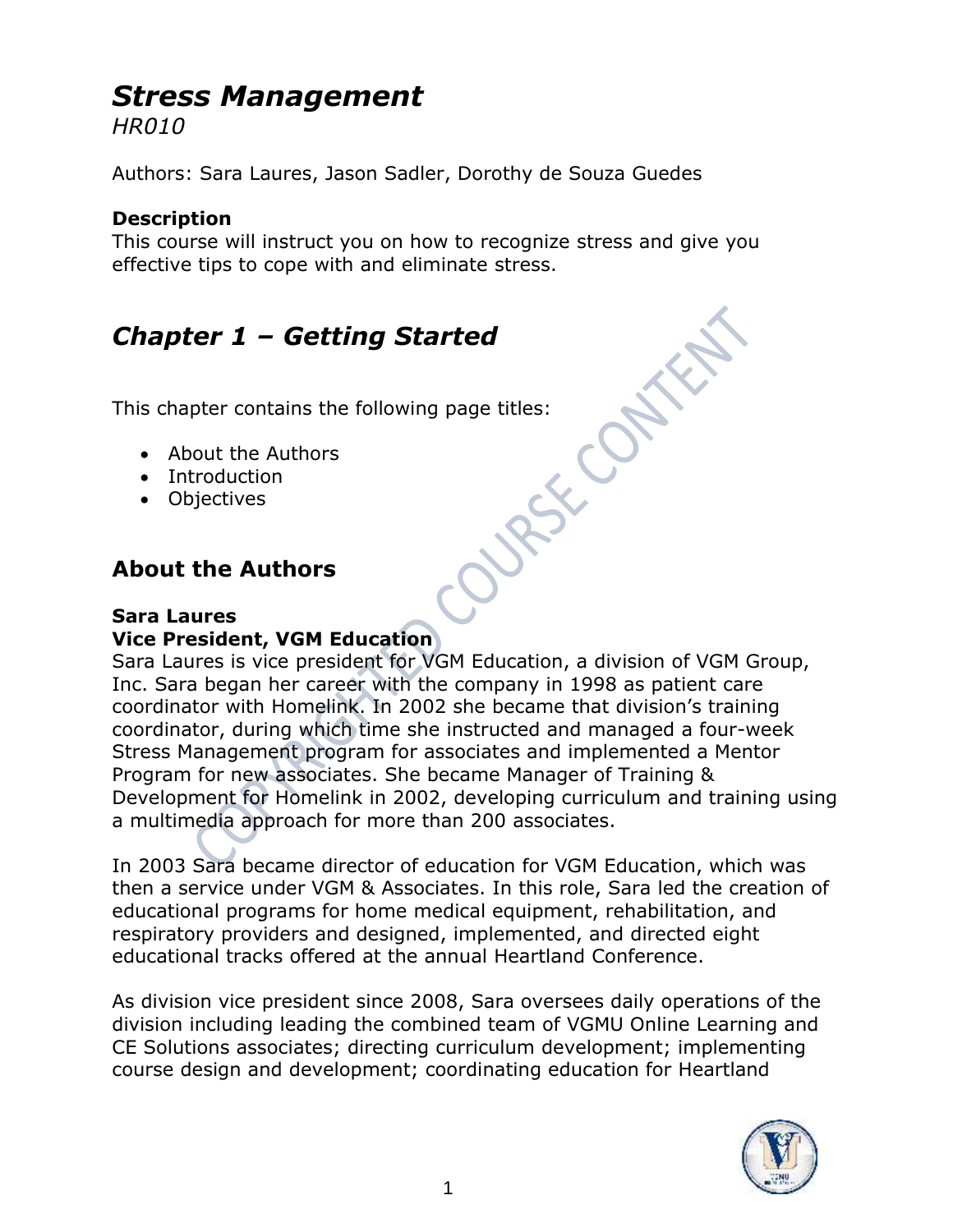Conference; and maintaining relationships with the internal and external partners, clients, and members of the division and VGM Group, Inc.

### **Jason Sadler Supervisor, Patient Services VGM-Homelink**

Jason Sadler has been with VGM-Homelink, VGM Group, Inc.'s managed care division, since 1997. He is currently vice president of operations, where he oversees more than 400 employees.

His department receives more than 1,000 referrals and 4,500 total telephone calls per day. Homelink processes more than 2,000 bills and 900 dealer checks per day. Jason assists case managers in the facilitation of their workload, helping to make their jobs easier while working with local VGM members where their clients reside. Jason believes in establishing a partnership with customers where interactions can occur, not just transactions. He saves both providers and case managers time and money and is available to help resolve any problems that may arise.

Jason is a graduate of the University of Northern Iowa with a degree in business administration.

### **Dorothy de Souza Guedes Technical writer and editor VGM Education**

Dorothy de Souza Guedes is a technical writer for VGM Education. She was a journalist and communications specialist before joining VGM in 2015. Dorothy strives to research and include the most up-to-date information when writing or editing course content for VGMU. She is interested in how adults learn and retain information. She enjoys the challenge of presenting complicated content in an easy-to-understand format to better ensure learner comprehension.

She is a graduate of Mundelein College (Loyola University Chicago) with a degree in Communications - Public Relations. She also holds an associate degree in Paralegal Studies and a certificate in Web Development & Design from Kirkwood Community College in Cedar Rapids, Iowa.

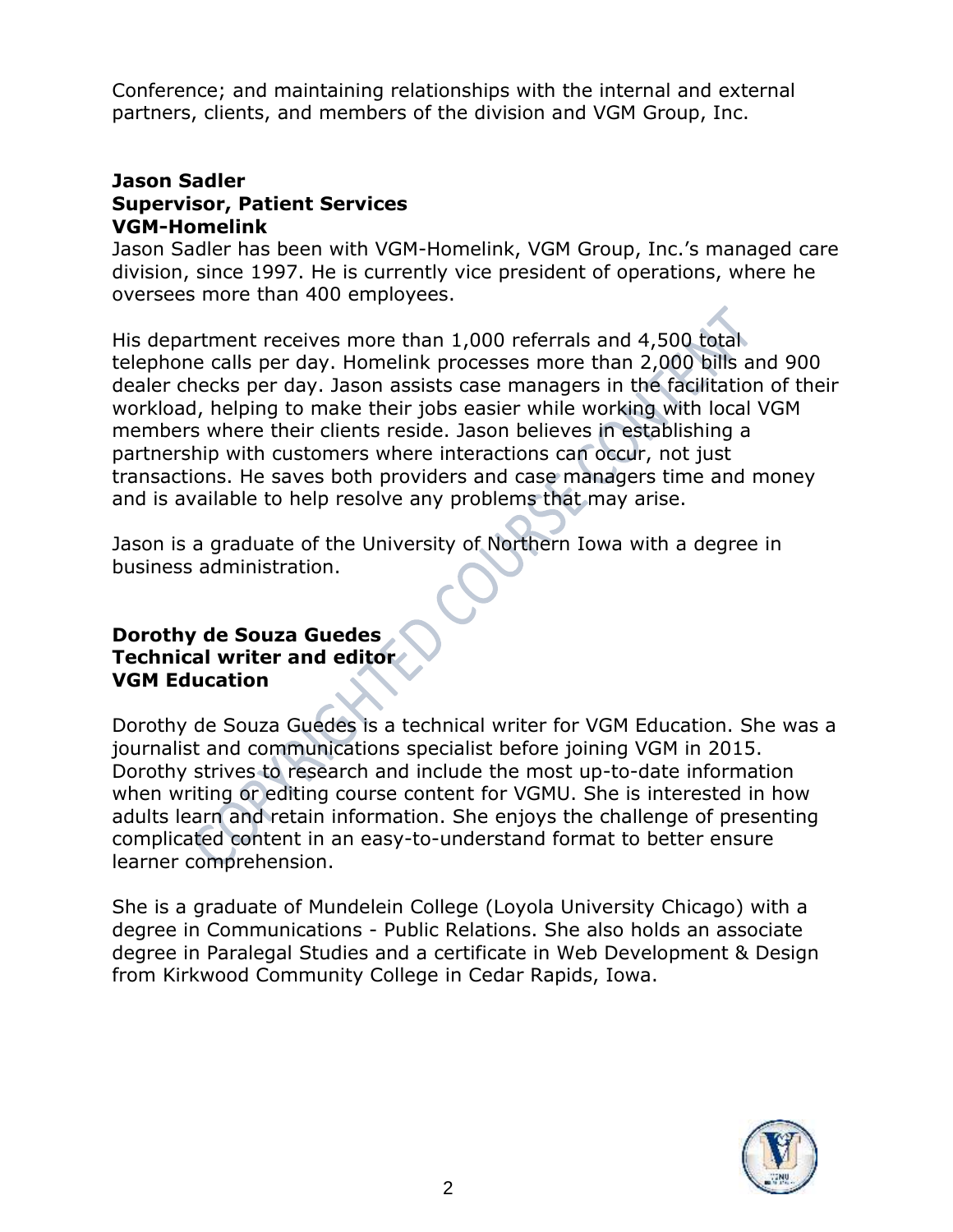### **Course content note:**

This course is based on James E. Porter's *The ABCs of Cognitive Restructuring for Managing Stress: Leader's Guide*, published by Audio Vision in 2000. Sara Laures and Jason Sadler used Porter's guide as the basis for staff stress prevention training at VGM Homelink. The course they created was then adapted for use by all VGMU members.

### **Introduction**



Many stress management programs focus on physical techniques for reducing stress like meditation, exercise, and muscle relaxation.

This course will introduce you to a new way of managing stress called **cognitive restructuring**. Cognitive restructuring helps you mentally reduce stress by teaching you how the way you think about events contributes to every stressful event you experience. In other words, you can control your stress by determining what bothers you – and what doesn't (Porter, Session I: Thinking About Stress, 2000, p. 1). Although cognitive restructuring can be used in all aspects of your life, this course will primarily discuss techniques to improve workplace stress.

### **Objectives**

After completing this module, you should be able to do the following:

- 1. State how *awfulizer* statements can lead to stress and demonstrate how to combat them with rational alternatives.
- 2. Define how stress is actually a pattern that can be easily recognized.
- 3. State effective measures you can take to handle certain emotions, such as fear, and how to handle stress.
- 4. Understand some health consequences of untreated stress.

# *Chapter 2 – Creating Stress*

Chapter 2 contains the following page titles:



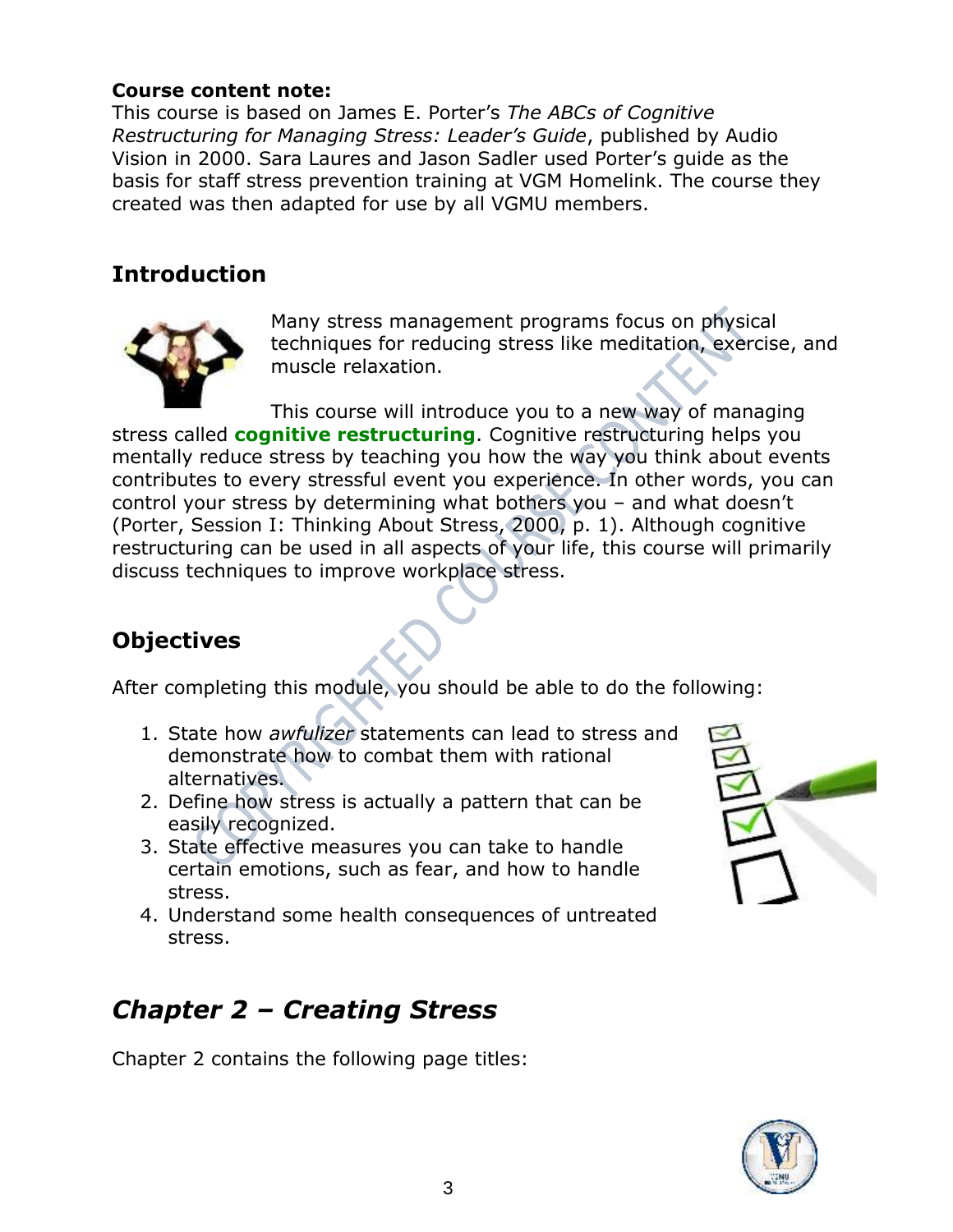- •Stressors vs. Stress
- •Sources of Stress
- •Early Warning Signs of Job Stress
- •Stress, Health, and Productivity
- •Reorganize the Way You See the World
- •Self-Talk
- I Should/I Must
- •The Awfulizer
- Feeling Upset is Normal

### **Stressors vs. Stress**

In this chapter, we'll look at how we create stress in our lives. To begin, let's look at the difference between **stressors** and **stress.**

*Stressors* are triggering events and circumstances that cause you to feel stressed, such as a flat tire or traffic jam on the way to work, or dealing with an angry customer or computer issues after you arrive at work.

*Stress* is what you often feel after you've come in contact with a stressor, such as anxiety, tension, or frustration. Stress is also your body's reaction to things like headaches, muscle tension, or stomachaches.

### **Sources of Stress**

The American Psychological Association surveyed more than 3,000 American adults in August 2014 and asked what the most significant sources of stress were. Respondents answered:

- 1. Money. 64 percent listed this as a somewhat significant or very significant stressor.
- 2. Work.

60 percent listed this as a somewhat significant or very significant stressor.

3. The economy.

50 percent listed this as a somewhat significant or very significant stressor.

- 4. Personal health concerns. 45 percent listed this as a somewhat significant or very significant stressor.
- 5. Relationships.

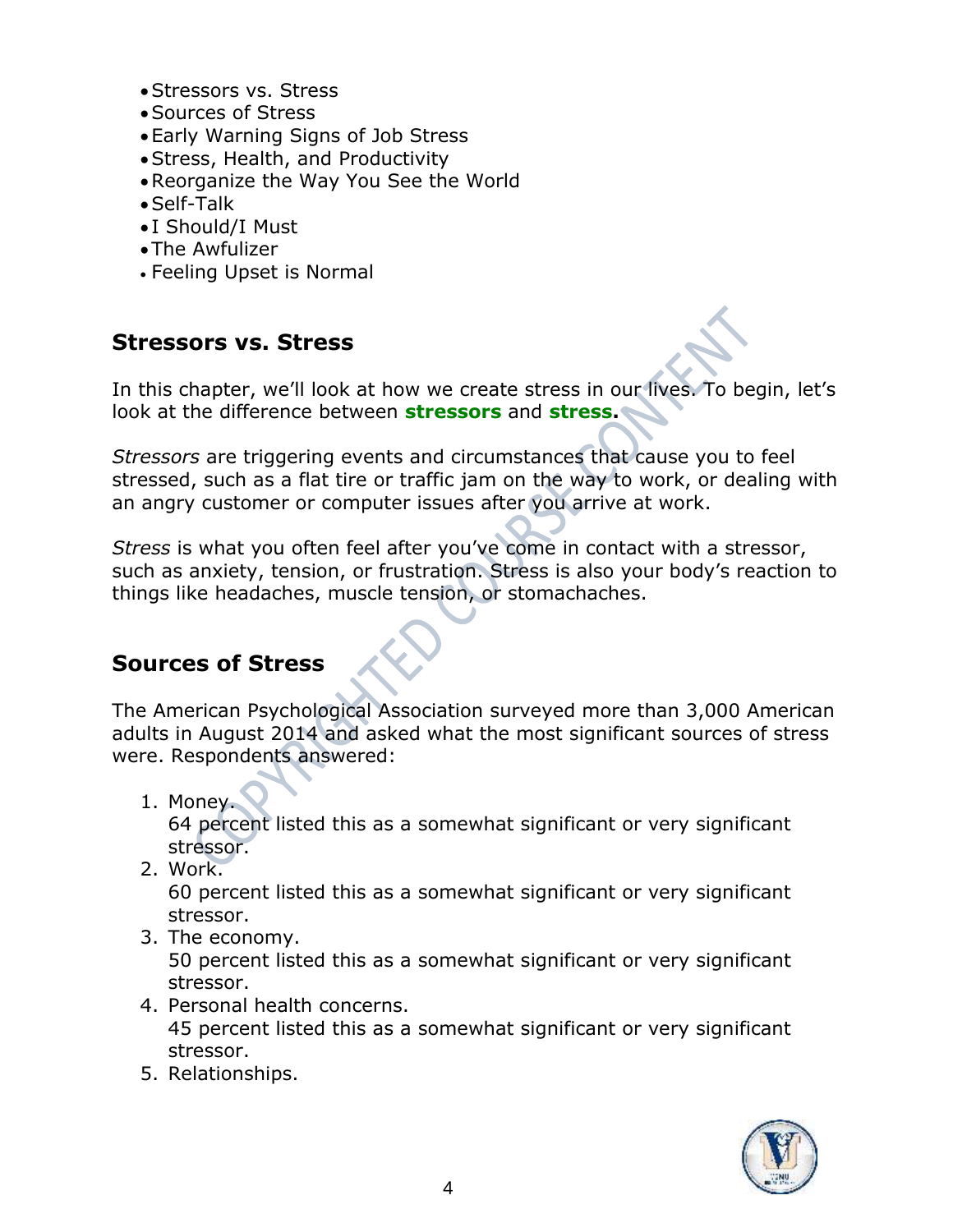44 percent listed this as a somewhat significant or very significant stressor.

6. Health problems affecting my family.

43 percent listed this as a somewhat significant or very significant stressor.

(Stress in America: Paying with Our Health [PDF document], 2015)

### **Early Warning Signs of Job Stress**

Stress should be taken seriously because it can affect your personal life, work performance, and perhaps most importantly, your health.

ASKION

Early warning signs of job stress can include:

- headache
- upset stomach
- sleep disturbances
- difficulty in concentrating
- short temper
- low job satisfaction
- low morale

(Stress ... At Work, 2014)

## **Stress, Health, and Productivity**

Untreated stress can have serious consequences on your health. According to the National Institute for Occupational Safety and Health (**NIOSH**), research has shown that untreated work stress can lead to the following:

- cardiovascular disease
- musculoskeletal disorders
- psychological disorders (e.g., depression, burnout)
- workplace injury
- suicide, cancer, ulcers, and impaired immune function

(Stress ... At Work, 2014)

Studies show that a stressful workplace can lead to increased absenteeism, tardiness, and workers intent to quit their jobs. The Bureau of Labor Statistics found that workers who took time off from work because of stress, anxiety, or a related disorder were off work for about 20 days.

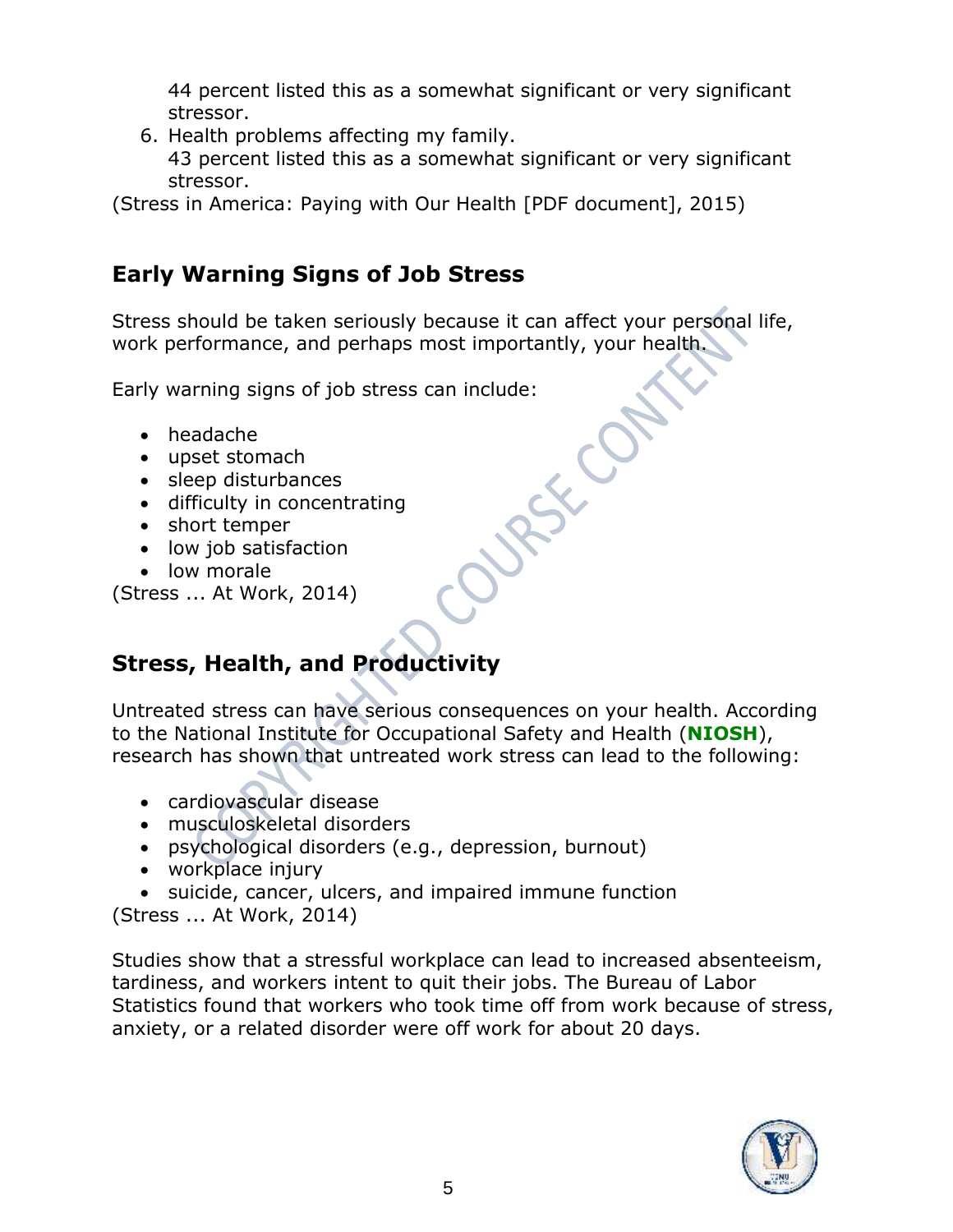But there is hope. A study found that after a stress prevention program was implemented in a 700-bed hospital, medication errors declined by 50 percent. Another study noted a 70 percent decrease in malpractice claims in 22 hospitals that implemented stress prevention activities. (Stress ... At Work, 2014)

### **Reorganize the Way You See the World**



When we perceive the world in a negative way, we get upset. When we are upset, we can make a big deal out of a minor incident. Cognitive restructuring empowers you to recognize your negative thinking and to correct your thoughts.

Most people believe that outside forces they can't control cause stress. But Eastern European scientist Hans Selye, who is credited with identifying and discovering stress, disagreed. Selye said stress is your body's *reaction* to demands placed on it. Stress isn't what happens to you, it's how you *react* to it. We can't control what happens to us – but we can learn to control our reactions.

### **Self-Talk**

Self-talk is an extension of re-thinking and can be positive or negative. Negative self-talk causes stress in our own mind. We get stressed out even before an event takes place. (Porter, Session I: Thinking About Stress, 2000)

What should we do to change negative self-talk? Imagine you have been asked to learn a new skill at work. You may tell yourself "I will make mistakes, and I hate making mistakes." Then continue with "This is going to be difficult, and I don't think I can learn it." If that's the conversation you're having with yourself, how likely is it you'll be ready to learn?

### **I Should/I Must**

At the heart of our reactions to stress are the words *should* or *must*. Should or must statements lead to irrational thinking (Porter, Session I: Thinking About Stress, 2000). For example, we may become annoyed with our employer.

Our thoughts might be:

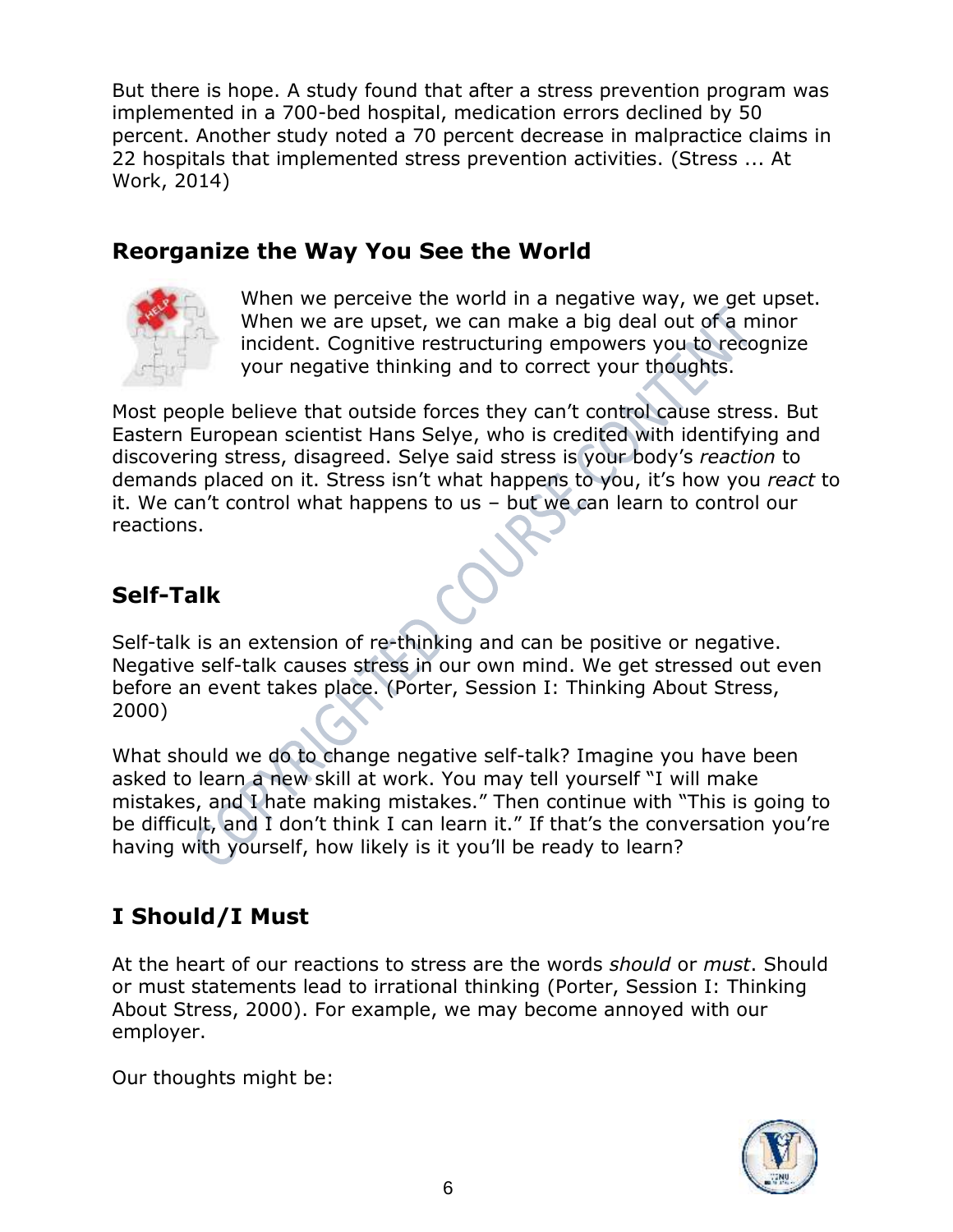- The boss does this all the time.
- She's such a jerk.
- Why didn't she bring this project to me earlier?

The underlying should/must statements might be:

- She should treat me fairly.
- She shouldn't ask me things at the last minute.
- She should care about me more than he does.

### **The Awfulizer**

Who are awfulizers? Awfulizers are people who expect the worst possible outcomes. Exaggerated overstatements define an awfulizer. (Porter, Session I: Thinking About Stress, 2000)

Awfulizers turn disappointment into disaster. When an awfulizer believes their behavior is awful, they also believe they should not have acted the way they did. The problem is, focusing on how awfully you behaved won't leave you with energy to find a solution. (Ross, The Good News About Bad Behavior, n.d.)

Here are some statements made by an awfulizer and their rational alternatives:

| <b>Awfulizer Statement</b>                                                                                      | <b>Rational Alternative</b>                                            |
|-----------------------------------------------------------------------------------------------------------------|------------------------------------------------------------------------|
| This bump on my skin is probably<br>cancer.                                                                     | This bump could be nothing, but I<br>should get it checked.            |
| I just know the dentist is going to find I haven't had a cavity in three years.<br>a cavity at my next checkup. |                                                                        |
| I'll never get a raise.                                                                                         | I've received raises before.                                           |
| There's always a traffic jam when I<br>have an important appointment.                                           | Last week I got to an appointment on<br>time with no traffic problems. |
| This repair is going to cost a fortune.                                                                         | Repairs don't always cost a lot of<br>money.                           |

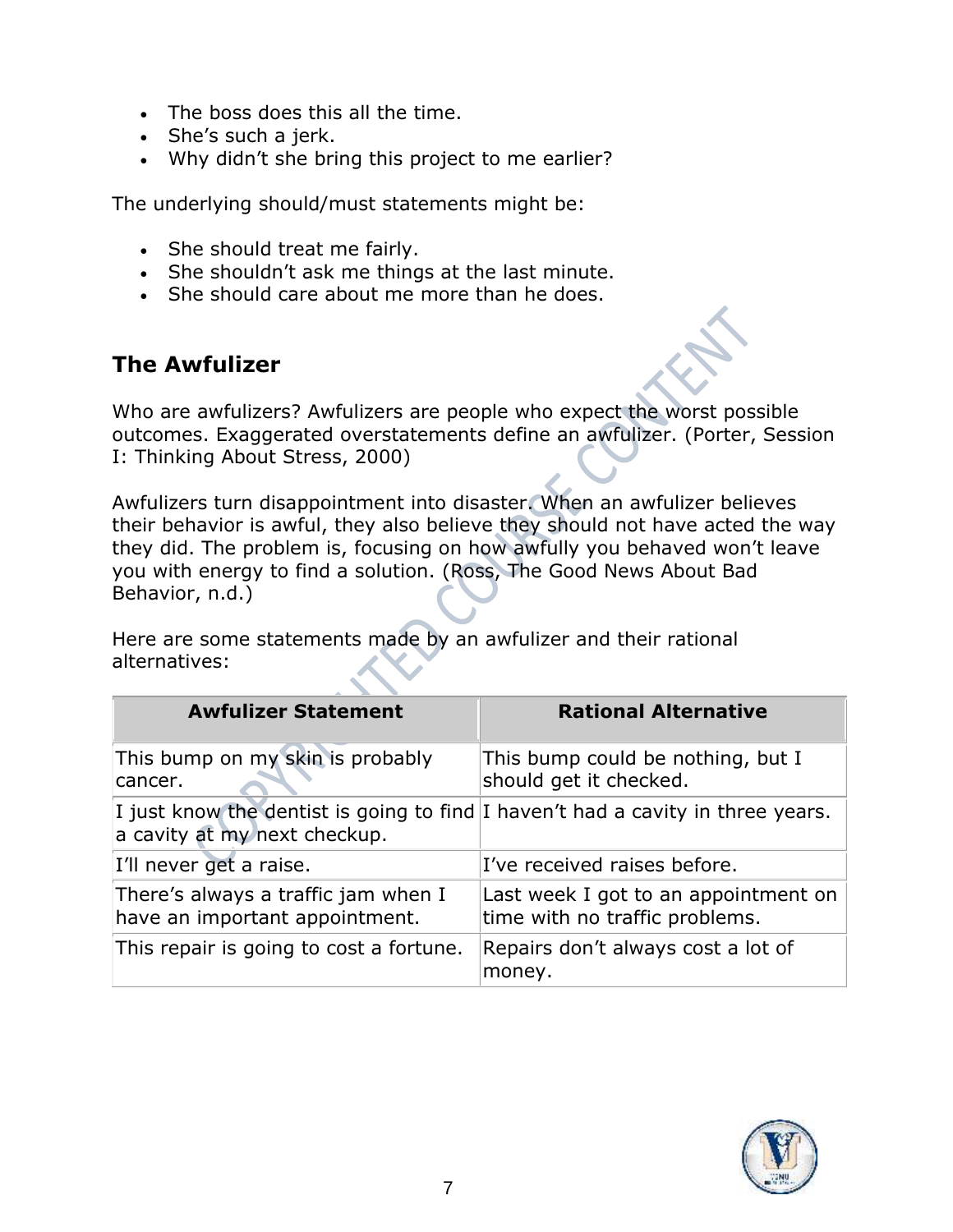### **Feeling Upset is Normal**

Self-talk, should/must statements, and awfulizer statements are examples of irrational thinking which makes us perceive the world in a negative way, affecting our thinking.

It is important to remember that when you feel upset, it's okay. It's normal, even healthy, to get upset and frustrated in certain situations. Why? Because these frustrations can motivate you to make changes so that the same thing does not happen again. The key is to try to avoid making yourself overly upset.

The most important lesson you should learn from this course is that when a stressful situation arises, step back, observe what is happening, and try to put the event into perspective.

# *Chapter 3 – Eliminating Stress*

Chapter 3 contains the following page titles:

- •Pattern of Stress
- $\bullet A + B = C$
- •Cognitive Restructuring vs Positive Thinking
- •Short-Circuiting Stress
- •D Stands for Dispute
- •What is Irrational?
- •Short Circuit the Connection
- Steps to Eliminate Stress

### **Pattern of Stress**

In Chapter 2 we talked about how your thinking can create stress. In this chapter, we'll talk about how your thinking can eliminate it.

We usually experience stress in the following pattern:

- First comes the event that triggers stress.
- Second are your thoughts about the event.
- Third is your reaction to the event.

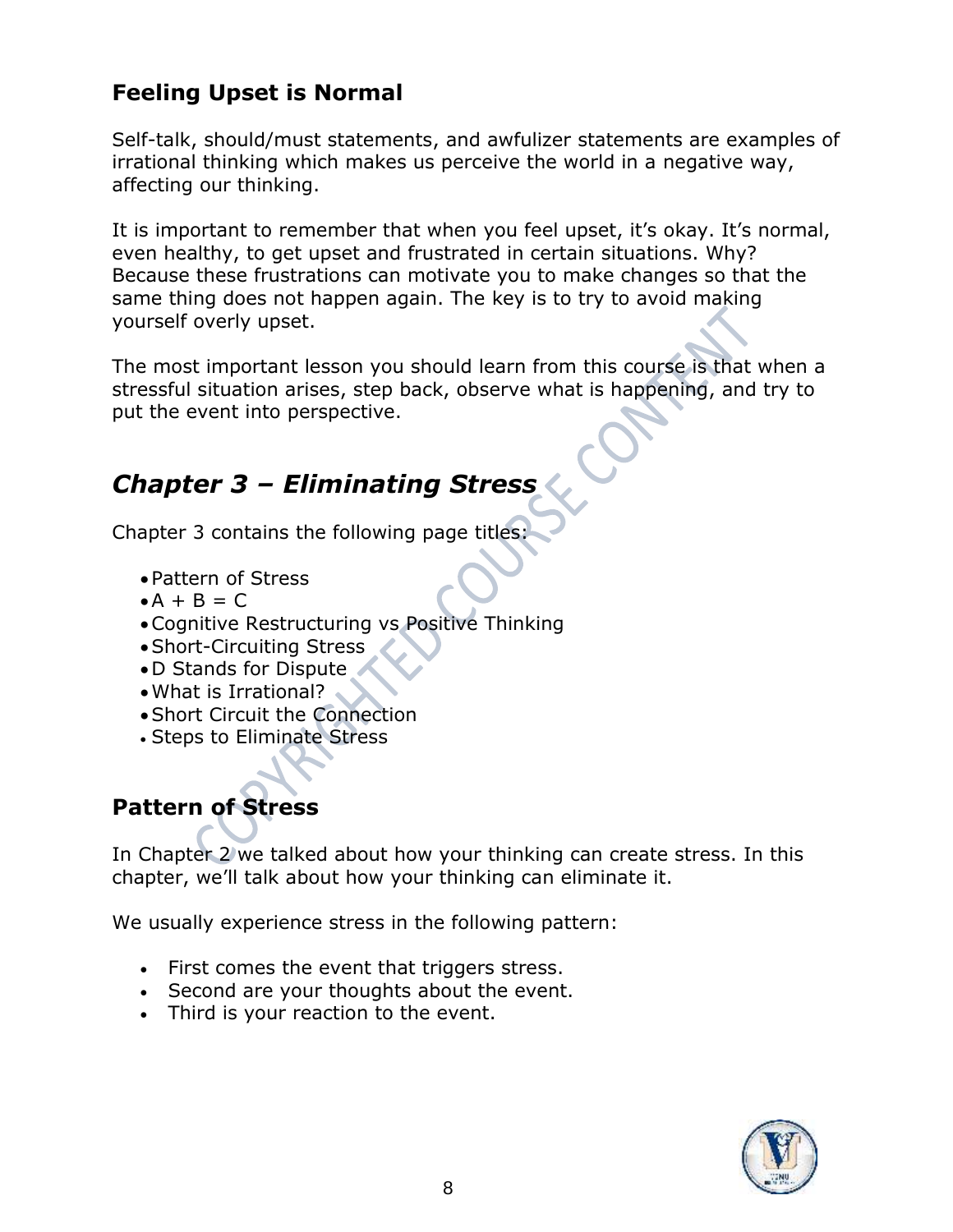### **A + B = C**

| $A + B = C$             |               |                    |
|-------------------------|---------------|--------------------|
| <b>Activating Event</b> | <b>Belief</b> | <b>Consequence</b> |

This equation tells us that what we think about a situation determines how we feel.

- **A** is an event, a situation.
- **B** is what you believe about the event, your thoughts.
- **C** is what you feel as the result of the event plus what you believe about it, your experience.

### **Example:**

- **A** is the computer crash.
- **B** is your thought that "it will take forever to restore your document."
- **C** is that you feel frustrated.

(Porter, Session III: Handling Emotions, 2000, p. 3)

### **Cognitive Restructuring vs. Positive Thinking**

In the ABC model, A does not cause C, B causes C (Ross, What is REBT?, n.d.). Cognitive thinking is about changing **B** -- your belief about the event. With positive thinking, you ignore reality and make up a fairy tale at this point.

With cognitive restructuring, you're not trying to put a positive spin on negative events, you're just trying to clarify your distorted thinking.

Why is this important? Your cloudy, muddled, inaccurate thinking may be contributing to, if not causing, your feelings of stress. Applying different thoughts to the same situation leads to a different experience. (Porter, Session II: Knowing Your ABCs, 2000, p. 9)

"Negative, irrational thoughts will cause us to feel one way and pragmatic, rational thoughts will cause us to feel another way" (Porter, Session II: Knowing Your ABCs, 2000, p. 3).

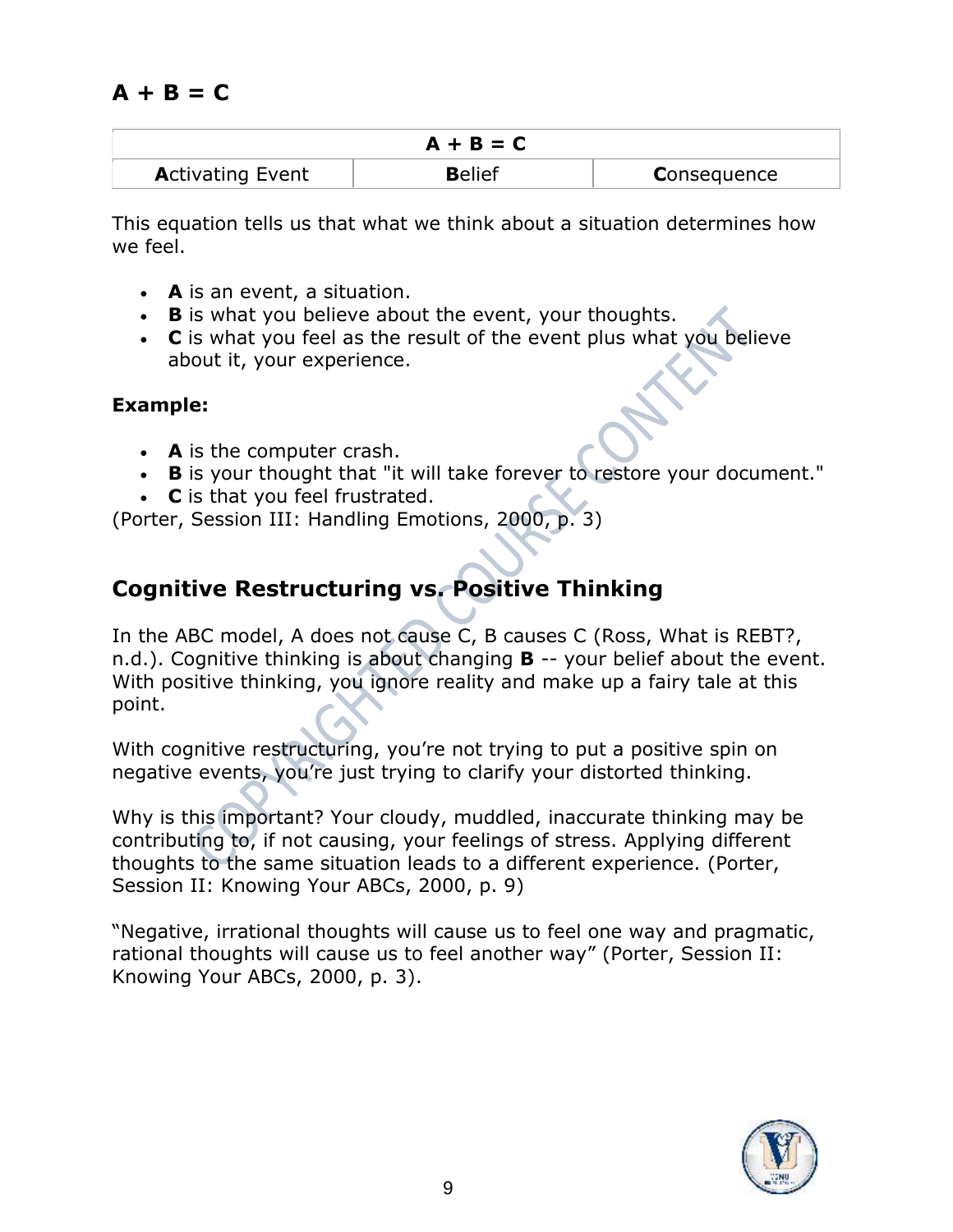### **Short-Circuiting Stress**

Try the following ways to short-circuit your stress:

- 1. Find the good in a bad situation.
- 2. Control your inner dialogue.
- 3. Avoid the blame game.
- 4. Shift your focus forward, to the future.
- 5. Keep your stress in perspective.

Think of a humorous example of someone who did not keep their stress in perspective. For example, the Stamps.com television commercial in which a man says, "There's nothing worse than going to the post office and waiting in line." *Nothing* is worse than waiting in line to buy stamps? Really?

Now imagine explaining a current stressful work situation to someone and starting the story with, "There's nothing worse than…" Seems a bit silly, doesn't it?

### **D Stands for Dispute**

In addition to the five tips for short-circuiting stress, there is another tip: dispute your thinking.

Challenge your thinking by asking yourself:

- How accurate are my thoughts about this?
- Can my thoughts about this be proven?
- Are my thoughts about this true in every case or in just some cases?

# **What is Irrational?**

Dr. Albert Ellis founded Rational Emotive Behavior Therapy (REBT) in the 1950s as a type of psychotherapy and developed the ABC equation. Ellis said an idea is irrational if:

- 1. It distorts reality.
- 2. It is illogical.
- 3. It prevents you from reaching your goals.
- 4. It leads to unhealthy emotions.
- 5. It leads to self-defeating behavior.

(Ross, What is Irrational?, n.d.)

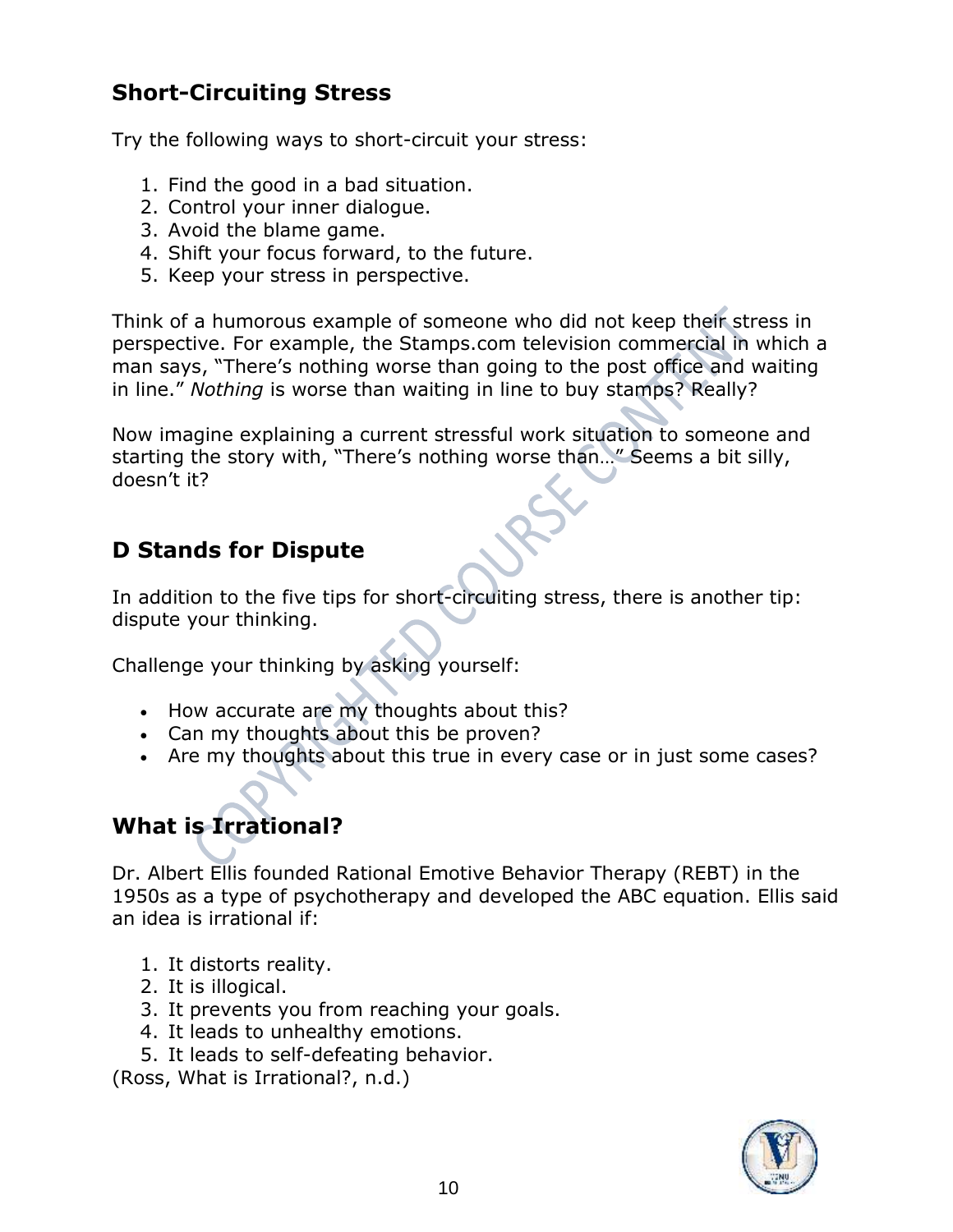### **Short Circuit the Connection**

Remember A + B = C? (**A**ctivating Event + **B**elief = **C**onsequence)

Your response to an **activating event** is not automatic. You can decide not to get upset. Frustrating events won't always bother you -- unless you let them.

Mentally, you can short-circuit the connection between your mind and your emotions (A doesn't always  $= C$ ). It just takes practice.

### **Steps to Eliminate Stress**

Remember these tips to eliminating stress.

- $A + B = C$ , where **A**ctivating Event  $+$  **Belief** = **Consequence**
- Short-circuit your belief (**B**) by disputing your irrational beliefs.
- Change your *must* statements to *preference* statements.

Try to use mental techniques to help keep your stress in check:

- Using humor
- Counting to 10
- Deep breathing

The key is to find a method that works best for you and use it at every opportunity.

# *Chapter 4 – Handling Emotions*

Chapter 4 contains the following page titles:

- •Handling Everyday Problems
- •Emotions
- •Anger
- •Progression of Anger
- Understanding the Process
- •Short-Circuit Your Anger
- •Rational and Irrational Fear
- Irrational Fears

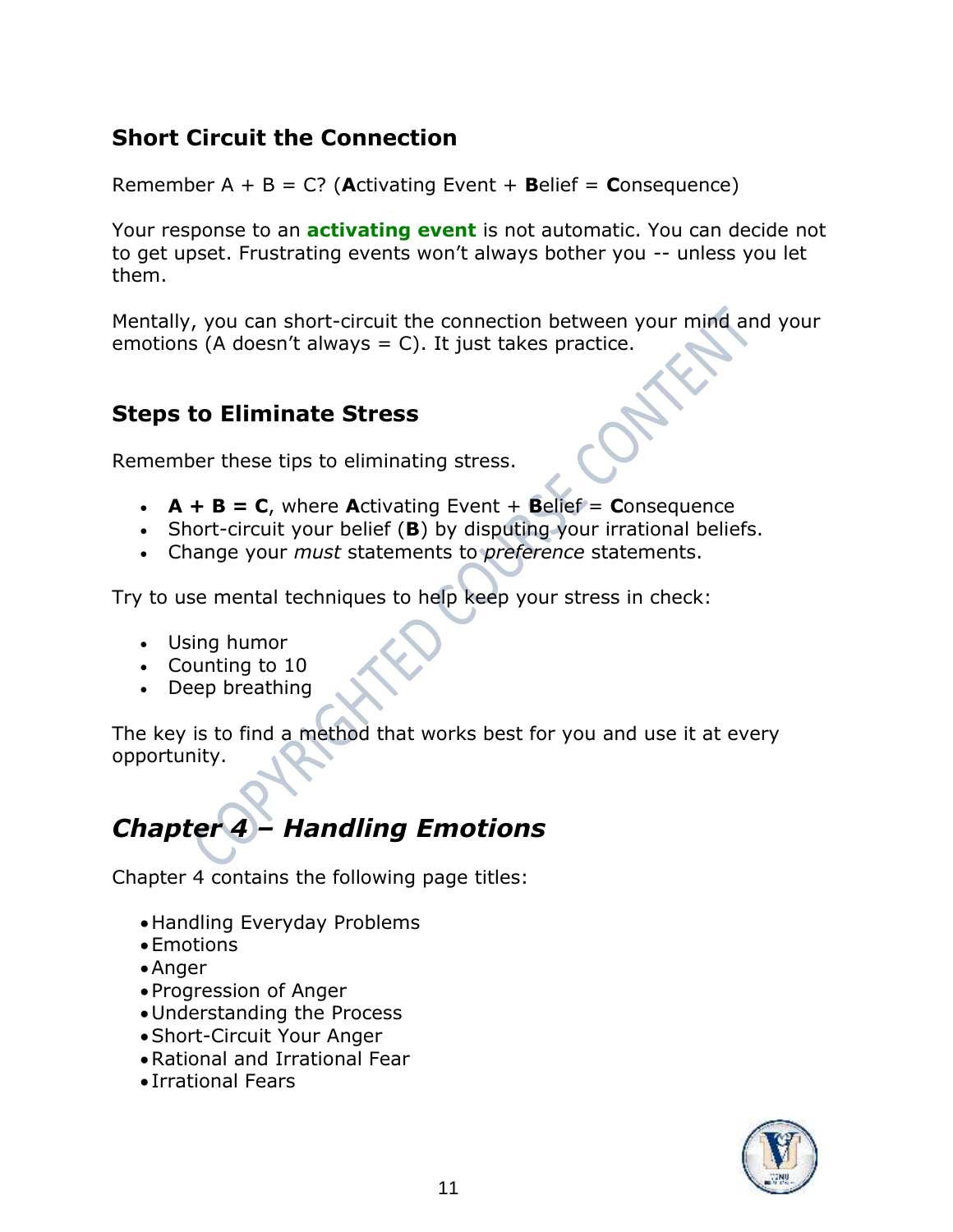- •Getting Over Our Fears
- Frustration
- •Keep Frustrations in Check
- •Responding to Activating Events
- •Waking Up on the Right Side of the Bed

### **Handling Everyday Problems**

In the previous chapter, we talked about how your thinking can reduce stress. In this chapter, we will cover the use of cognitive restructuring to handle everyday problems.

This will not only help you handle your own emotions, it will help you understand how these problems affect your coworkers, friends, and other important people in your life.

### **Emotions**



Emotions often play a prominent role in the work place. Understanding emotional intelligence has helped the corporate world recognize that **emotional quotient** (**EQ**) -- how well you handle your emotions -- is as important as intelligence quotient (**IQ**) in determining your future success as an employee. (Porter, Session III: Handling Emotions, 2000, p. 3)

Everyone has suffered from emotional problems at work or at home – or both. But here's the good news: the same cognitive techniques that help you cope with stress can also help you cope with anger, frustration, and fear. Disputing faulty beliefs is as important for controlling emotions as it is for controlling stress. (Porter, Session III: Handling Emotions, 2000)

Our goal is to introduce you to life-enhancing techniques that you can use daily.

### **Anger**

Anger may be a common emotion. However, cognitive psychologists believe it's not productive to express your anger to get what you want (Porter, Session III: Handling Emotions, 2000, p. 6).

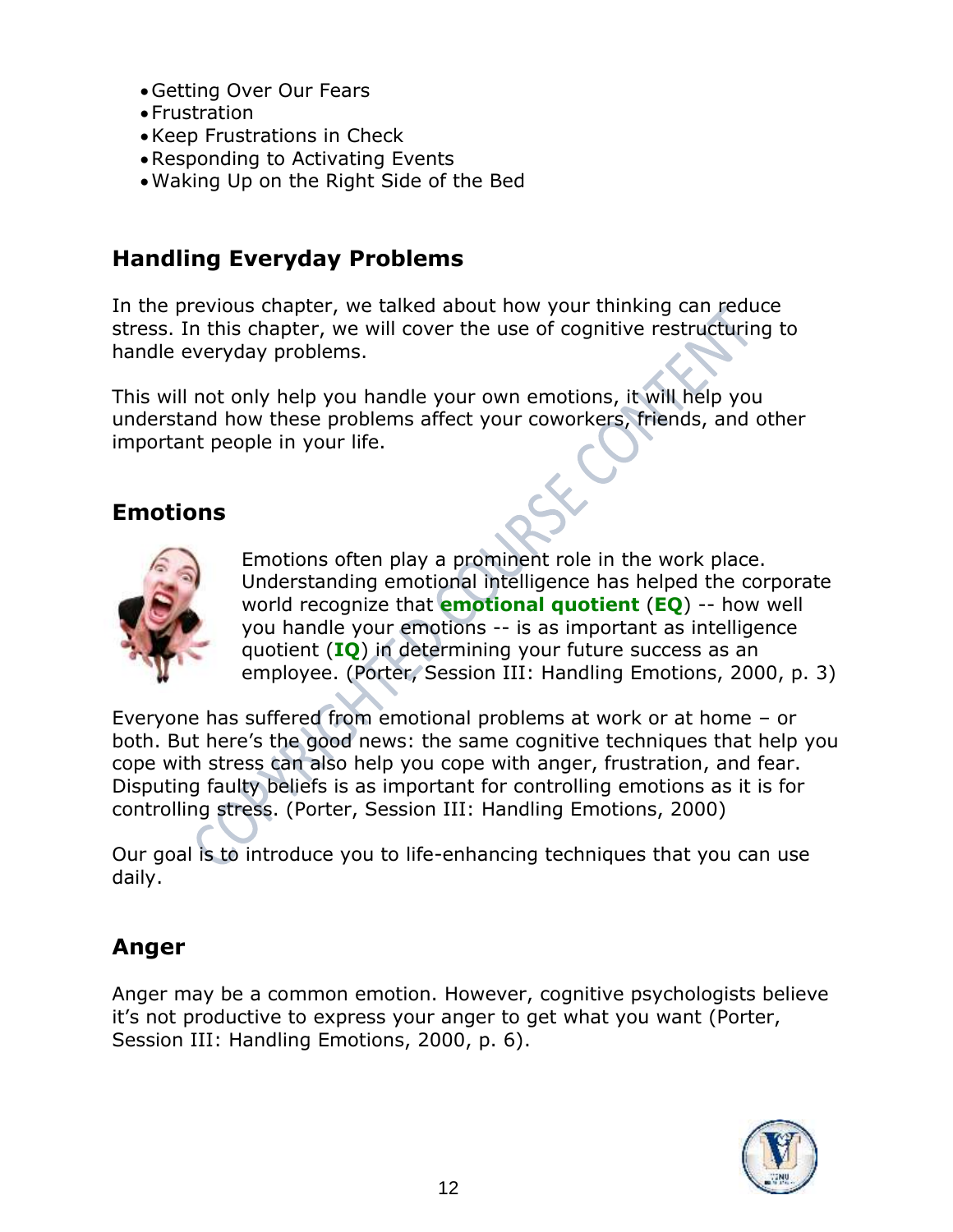People who have difficulty controlling their anger often have problems with:

- Ulcers
- Hypertension
- Heart disease
- Broken equipment
- Broken relationships

(Porter, Session III: Handling Emotions, 2000, p. 7)

A recent study showed that people who are angry most of the time die at a much earlier age than those who aren't. People may not receive a promotion or may get fired if they express anger at work. Marriages break up, people get thrown in jail, and crimes are committed often because people don't know how to manage their anger.

### **Progression of Anger**

The book, *Overcoming Frustration and Anger,* analyzes the process we all go through when we get angry. If we can control our thinking at certain points during the anger process, we can stop it in mid-stream. The process is broken down into six levels as illustrated below.

| <b>Level</b>                                                | <b>Explanation</b>                                                                                                  |
|-------------------------------------------------------------|---------------------------------------------------------------------------------------------------------------------|
| Level 1: I want something.                                  | We all want millions of things. The<br>list goes on and on.                                                         |
| Level 2: I didn't get what I want<br>and I'm frustrated.    | Of the many things we wish for, only<br>the smallest fraction of our wishes<br>ever come true.                      |
| Level 3: It's awful not to get what I<br>want.              | Your irrational belief that you must<br>get what you want drives your<br>displeasure.                               |
| Level 4: You shouldn't frustrate me.<br>I must have my way. | At this point, you are turning your<br>wish into a demand. You are being<br>the angry dictator.                     |
| <b>Level 5:</b> You are a bad person for<br>frustrating me. | You judge an entire person based on<br>a single act. You won't loan me your<br>car; therefore you are a bad person. |

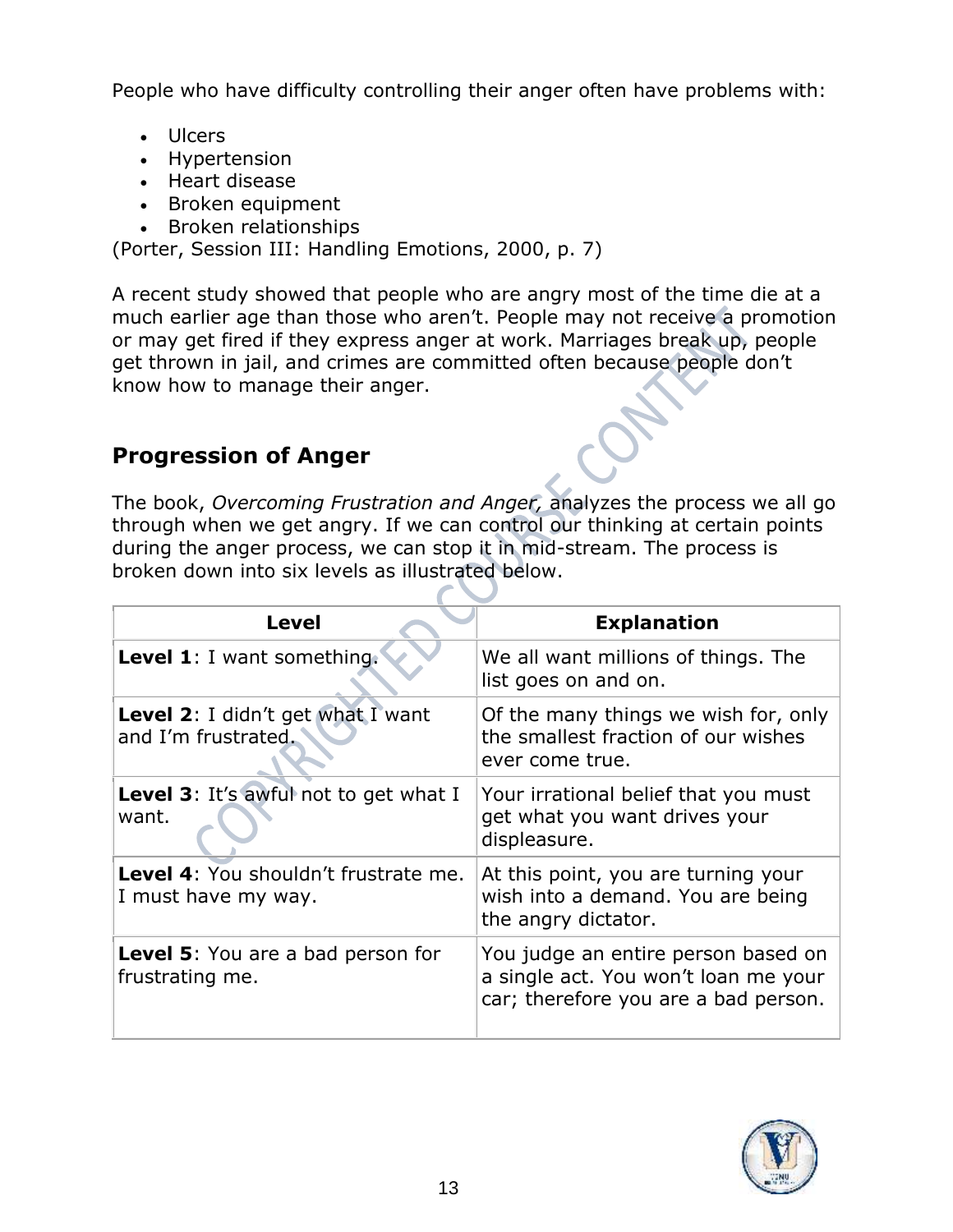| <b>Level 6:</b> Bad people ought to be | If you do reach this point, your |
|----------------------------------------|----------------------------------|
| punished.                              | desire for revenge becomes all-  |
|                                        | consuming.                       |

Adapted from James E. Porter, (2000). Session III: Handling Emotions. In J.E. Porter*, The ABCs of Cognitive Restructuring for Managing Stress: Leader's Guide* (pp. 12-15). Norwalk, CT: Audio Vision.

### **Understanding the Anger Process**

**Levels 1 and 2** - "I want something" and, "I didn't get what I want." There's not much we can do about these. We're always going to want things. It's normal, even when we feel frustrated for not getting what we want.

**Level 3** - "It's terrible not to get what I want." You feel mildly frustrated, and that's normal. The key is to not exaggerate the importance of your frustration. This is the step where we should short-circuit the process that leads to anger and stress.

**Level 4** - "You shouldn't frustrate me. I must have my way." Your mild frustration has turned into a moderate level of frustration. Your wishes are now turning into demands. At this point, you feel you must absolutely have your way.

**Level 5** - "You are a bad person for frustrating me." A big mistake people make when they are this angry is to judge a person solely based on the single act of frustrating you. This level of anger can eat away at your emotions and ruin relationships.

**Level 6** - "Bad people ought to be punished."

It's important to note that not everyone gets to this level of anger. If someone gets to this point of anger, it can consume their every thought and increase the desire for revenge. This level of anger can be extremely difficult to let go of.

### **Short-Circuit Your Anger**

You can short-circuit anger by assuming another person had a good reason for doing what they did. This helps because it puts your mind at ease and encourages the other person to discuss it.

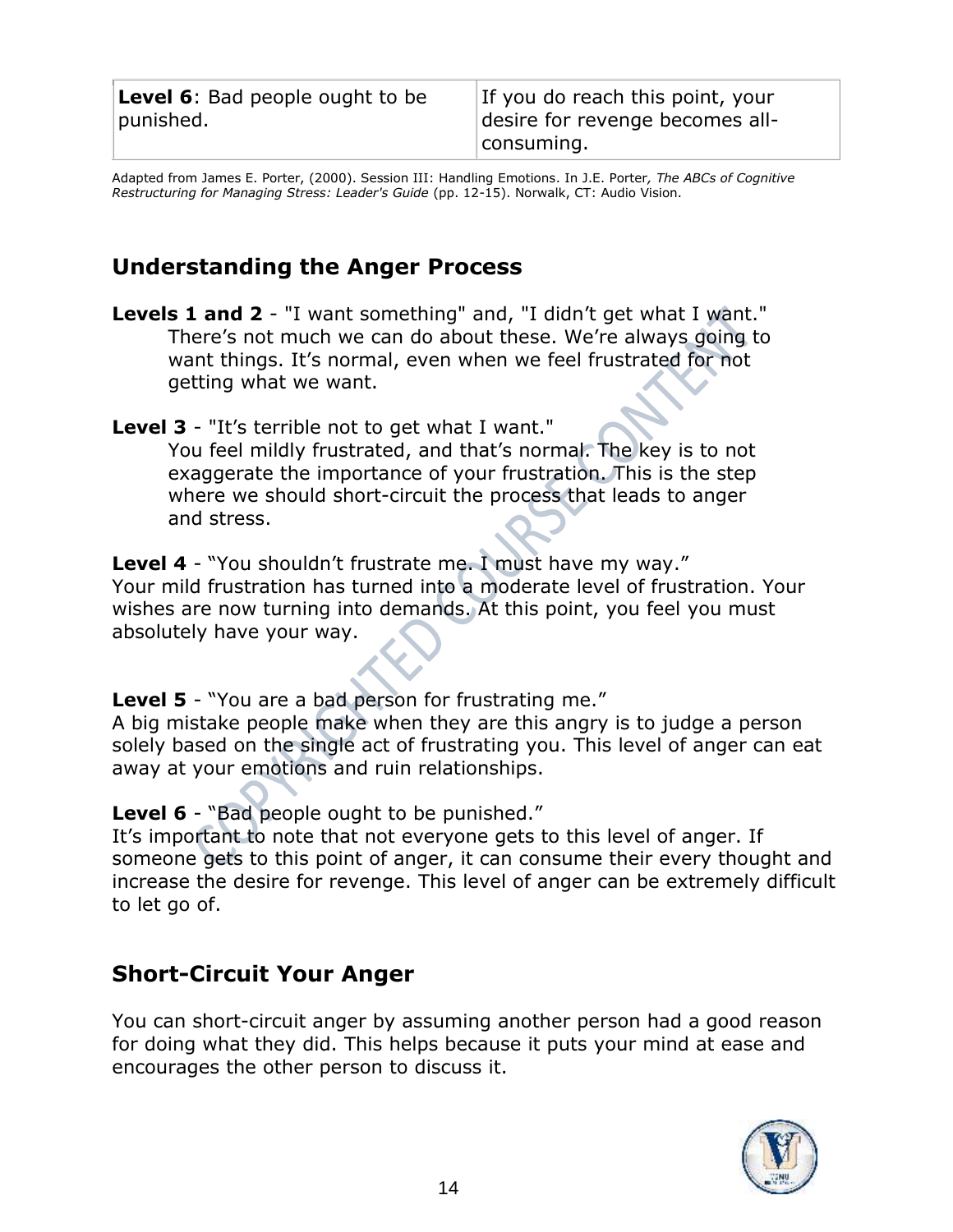Here's another anger tip: when you feel yourself getting angry with someone, ask yourself this question: "Have I ever done to someone else what this person is doing to me?"

You'll be surprised how quickly your anger will diminish when you can admit to yourself: "If I were in their shoes, I might have done the same thing." (Porter, Session III: Handling Emotions, 2000, p. 19)

### **Rational and Irrational Fear**

Rational fears keep us alive. They protect us from falling off a cliff, stepping out in front of traffic, or getting too close to wild animals.

Our built-in capacity to experience fear allows us to take precautions. Human beings have evolved: we once experienced mostly physical threats but those have mostly been replaced by mentally threatening attacks. (Porter, Session III: Handling Emotions, 2000, p. 21)



Remember the Stress in America Survey? Only 10 percent of respondents listed personal safety as a top stressor (Stress in America: Paying with Our Health [PDF document], 2015). Most of the top 10 concerns involved money, work, and relationships – all more mentally threatening than physically threatening.

### **Irrational Fears**

In contrast to rational fears, irrational fears prevent us from living normal lives. We avoid situations that we are afraid of. Because we hold things in our mind, we can obsess about dangers we may never encounter.

Although the following irrational fears have no physical risks attached to them, many of us suffer from them anyway:

- Public speaking
- Job interviews
- Trying something new
- Meeting new people
- Going to the doctor/dentist



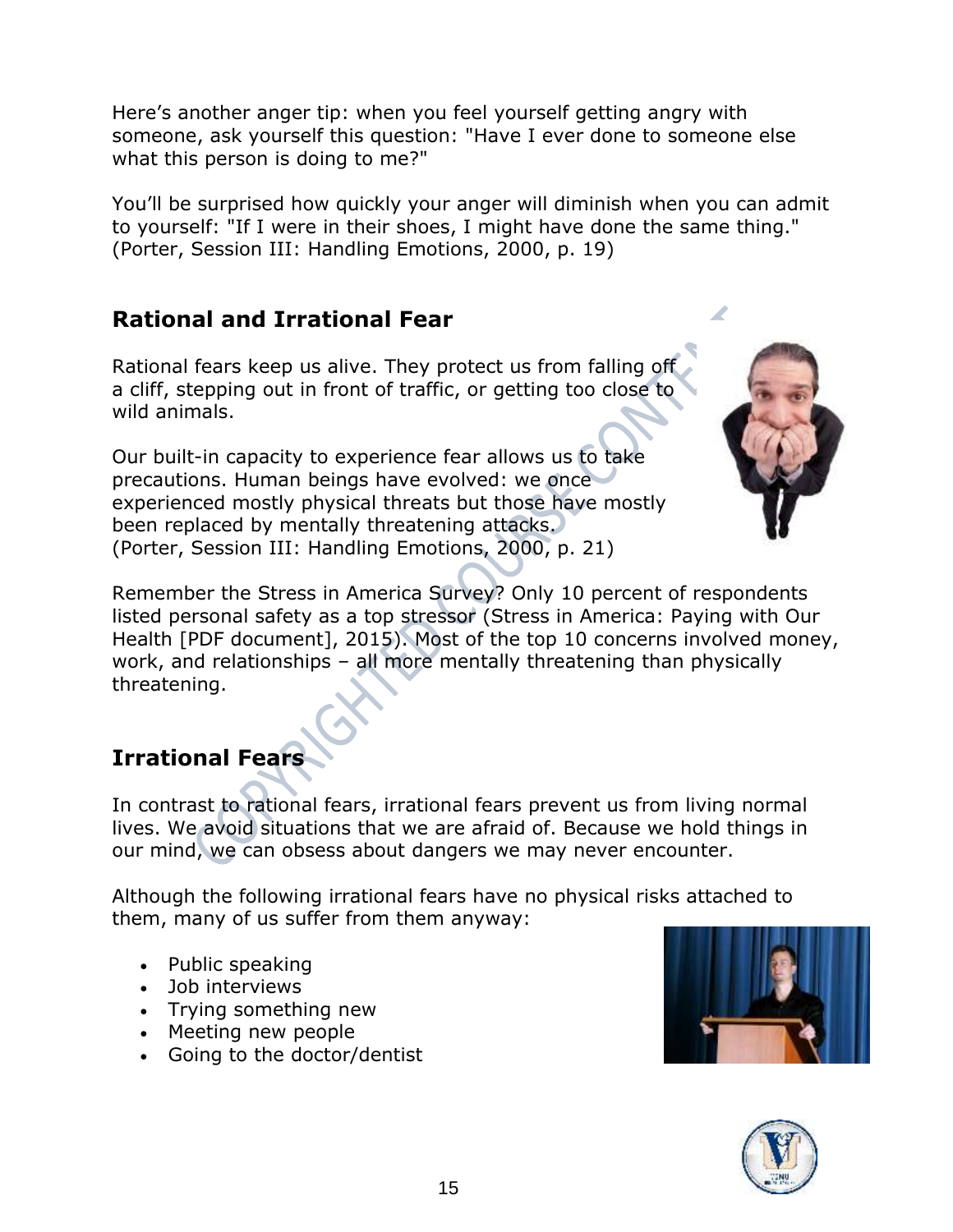You've likely heard that many people fear public speaking more than death. That's not a rational fear, is it?

### **Getting Over Our Fears**

Tackle any fear in three easy steps:

**Step 1:** Familiarize yourself with the activity you fear, without actually participating in it. Watch a video, read a book on the subject, or learn from someone.

**Step 2:** Explore your fear in a controlled environment where mistakes cost you nothing. For example, try rock climbing at an indoor facility with mats. Or explore your fear of heights from inside a building with doors and windows rather than being outdoors with nothing but a railing between you and the abyss you fear.

**Step 3:** Try it out under controlled circumstances, where the cost of making mistakes is minimized. Find a way to participate in the feared activity in an abbreviated way that will almost guarantee success on your first attempt. Practice a sales pitch on your roommate before you try it on a new customer, for example.

(Porter, Session III: Handling Emotions, 2000, pp. 28-29)

It's not likely the actual amount of danger that fuels your fears, but, rather, the lack of familiarity with the feared activity that is the true source of your distress.

### **Frustration**

Although anger and frustration seem to go hand-in-hand, therapists believe you can handle a healthy dose of frustration without automatically getting angry. However, some people have trouble tolerating frustration. They get angry automatically because they believe they can't stand being frustrated. The people suffer from **low frustration tolerance** (**LFT**).

People with LFT often have troubles with:

- Procrastination
- Addictions

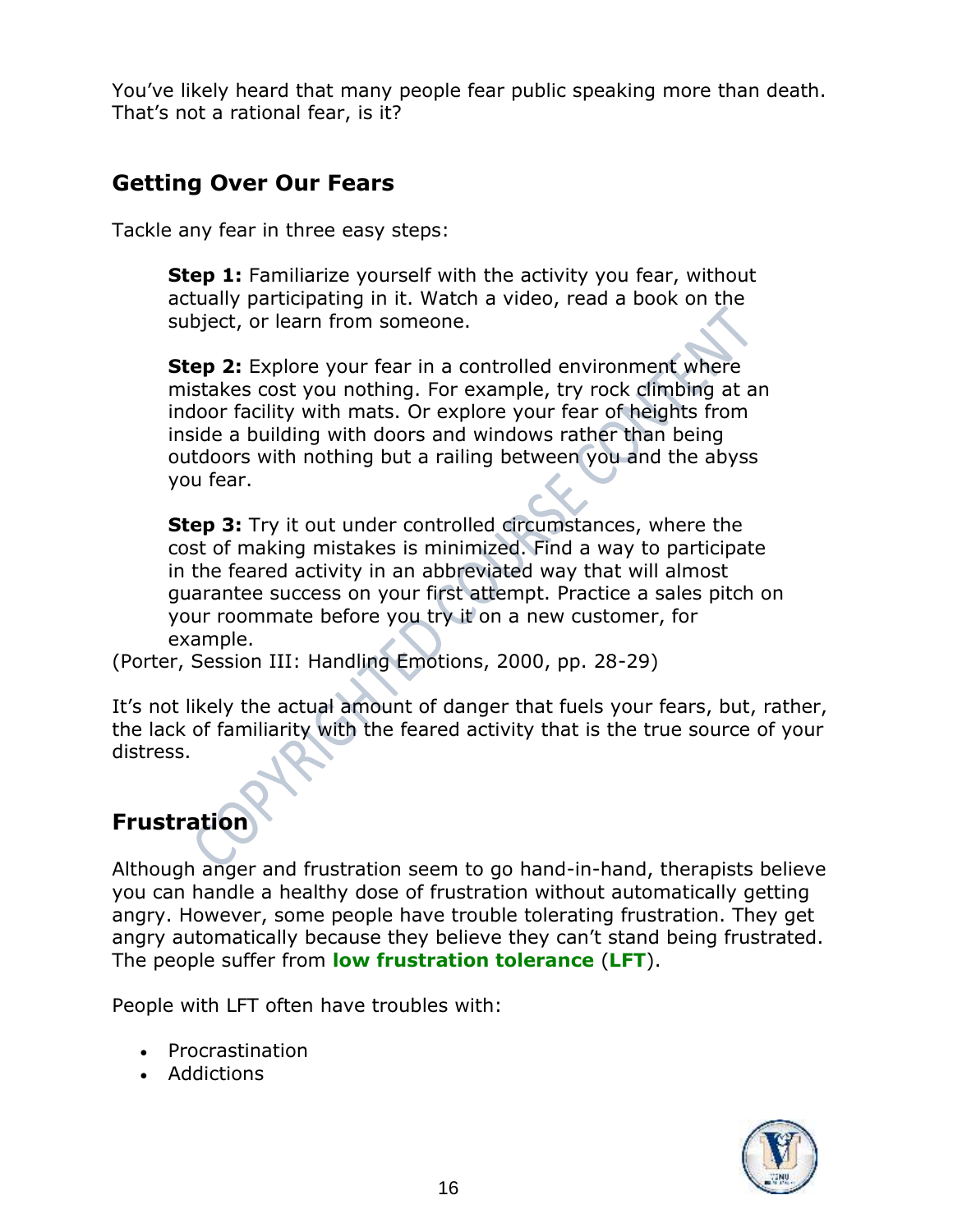- Thrill-seeking
- Dieting
- Staying in long-term relationships

(Porter, Session III: Handling Emotions, 2000, pp. 34-35)

### **Keep Frustrations in Check**

Most frustrations are the result of minor events. It's amazing that frustrations upset us at all. We often don't even remember it the next day.

The next time you feel frustrated; counter your irrational self-talk with rational disputes.

- Take a closer look at the situation.
- Ask yourself: "Is the activity bothering me, or is it the belief that life shouldn't be frustrating that's bothering me?"

Remember nothing great is ever achieved without frustration: great kids, great vacations, great jobs, and great goals all go hand-in-hand with a great deal of frustration.

Think of the last time you went through the process of learning a new work skill, new version of computer software – or even how to use the latest fancy copier installed in your office. With time and practice, you learned what you needed to complete the task, use the software, or make double-sided, fullcolor copies without a second thought.

### **Responding to Activating Events**

In the past, the events that triggered these emotions might have seemed beyond your power to control. But, now you know that the very same techniques you learned for handling stress can help you cope with any emotion you experience.

An activating event is simply an event that triggers an emotional consequence, whether it's anger, fear, or frustration.

The key is to alter your thoughts and beliefs about the activating events to prevent that negative consequence.

### **Waking Up on the Right Side of the Bed**

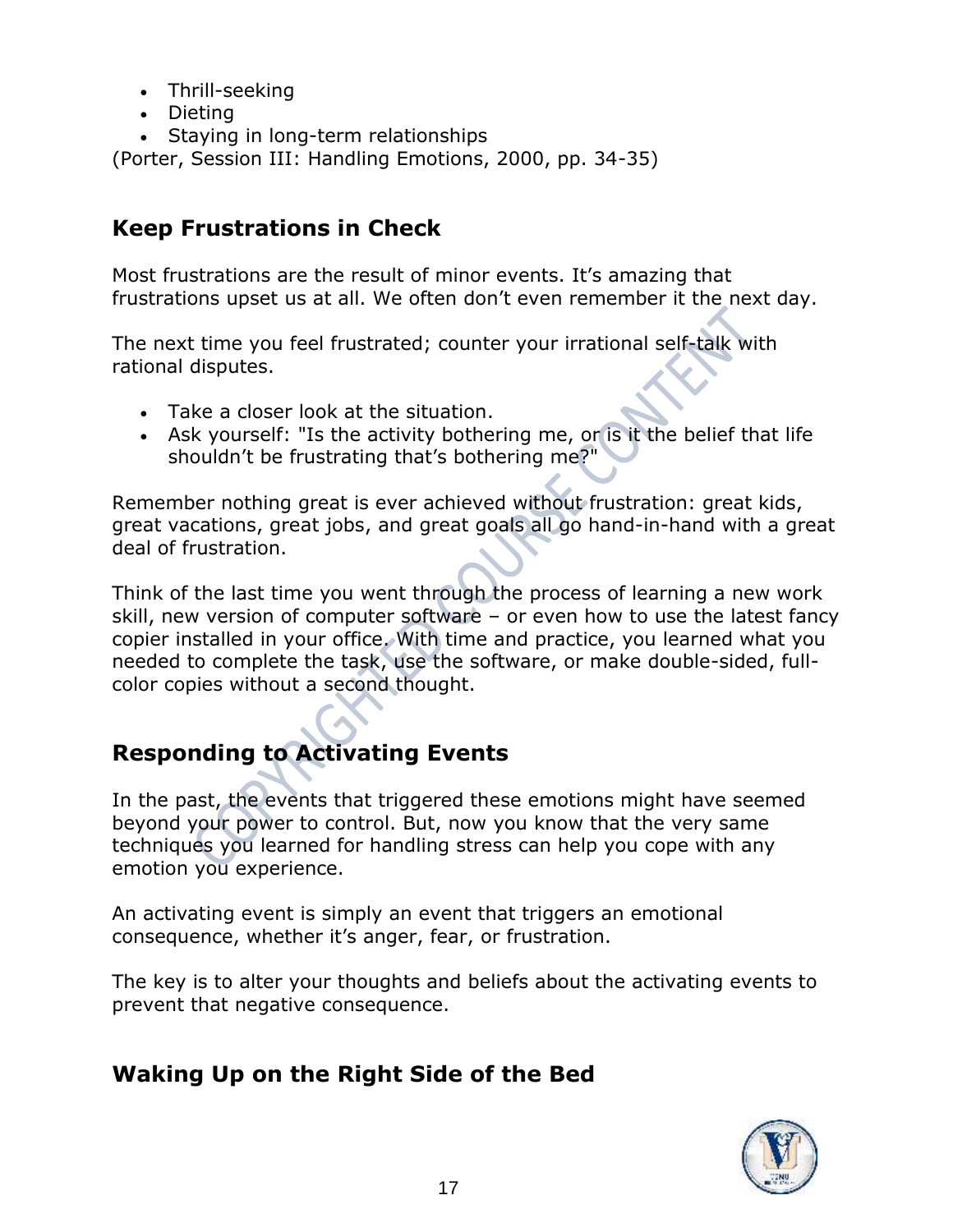Some research suggests that to have a good work day you need to change your thoughts and beliefs – and your mood – at the beginning of the workday.

Does a person who arrives in a good mood experience work events differently than a coworker who is a in a bad mood? Researchers from University of Pennsylvania and The Ohio State University studied whether start-of-workday mood affected how call center employees perceived interactions with customers and how the employee felt about the workday after those events.

What the researchers found was that a good mood at the start of the workday not only helped employees experience interactions with customers in a more positive light but also contributed to their work performance. (Nancy P. Rothbard, 2011)

Think about a recent good day you had at work: did you arrive at work in a good mood?

# *Chapter 5 – Enhancing Your Skills*

Chapter 5 contains the following page titles:

- Methods to Balance Life Stress
- Regain Control
- Deep Breathing
- Remove Yourself from the Stressor
- Switch Tasks
- Stretch
- Seek Social Support
- Seek Others' Opinions
- Unconditional Acceptance

### **Methods to Balance Life Stress**

In the last four chapters, you've learned several cognitive methods for managing stress. In this chapter, you're going to learn new methods that can enhance or replace those cognitive methods:

- Deep breathing
- Mindfulness

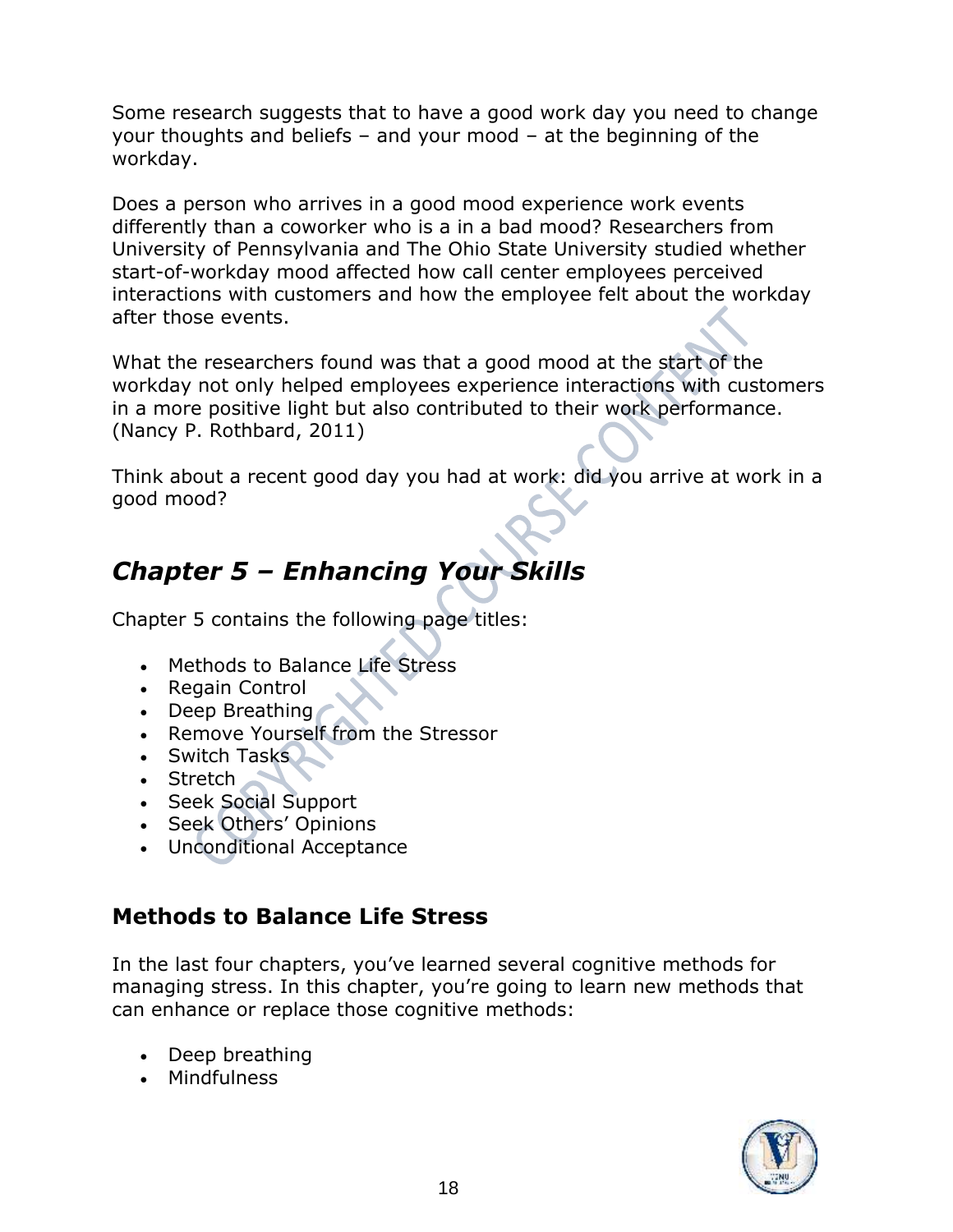- Unconditional acceptance
- Forceful disputing

### **Regain Control**

When your emotions run high, regain control and try these tips:

- Deep breathing
- Remove yourself from the stressor
- Do something different
- Stretch
- Seek social support/get help
- Practice mindfulness
- Unconditional acceptance

### **Deep Breathing**

When we get stressed, we tend to exhibit shallow breathing. Therefore, to relax we should breathe deeply.

When we're stressed we take short breaths, which equals about a half pint of air. But when we breathe abdominally -- deep breathing -- we move eight to 10 times the amount of oxygen into our lungs as we would a typical chest breath. (Porter, Session IV: Enhancing Your Skills, 2000, pp. 17-18)

There are many types of deep-breathing exercises – including those designed for children. The American Institute of Stress recommends abdominal breathing 20 to 30 minutes each day to reduce stress. This type of breathing increases oxygen to the brain and stimulates the parasympathetic nervous system to promote calmness. (Marksberry, 2012)

### **Remove Yourself from the Stressor**

Are you stressed? Give yourself a break.

- Go for a walk around the parking lot.
- Walk to the other side of the building.

You'll likely return in a better frame of mind and with a fresh perspective on the problem.

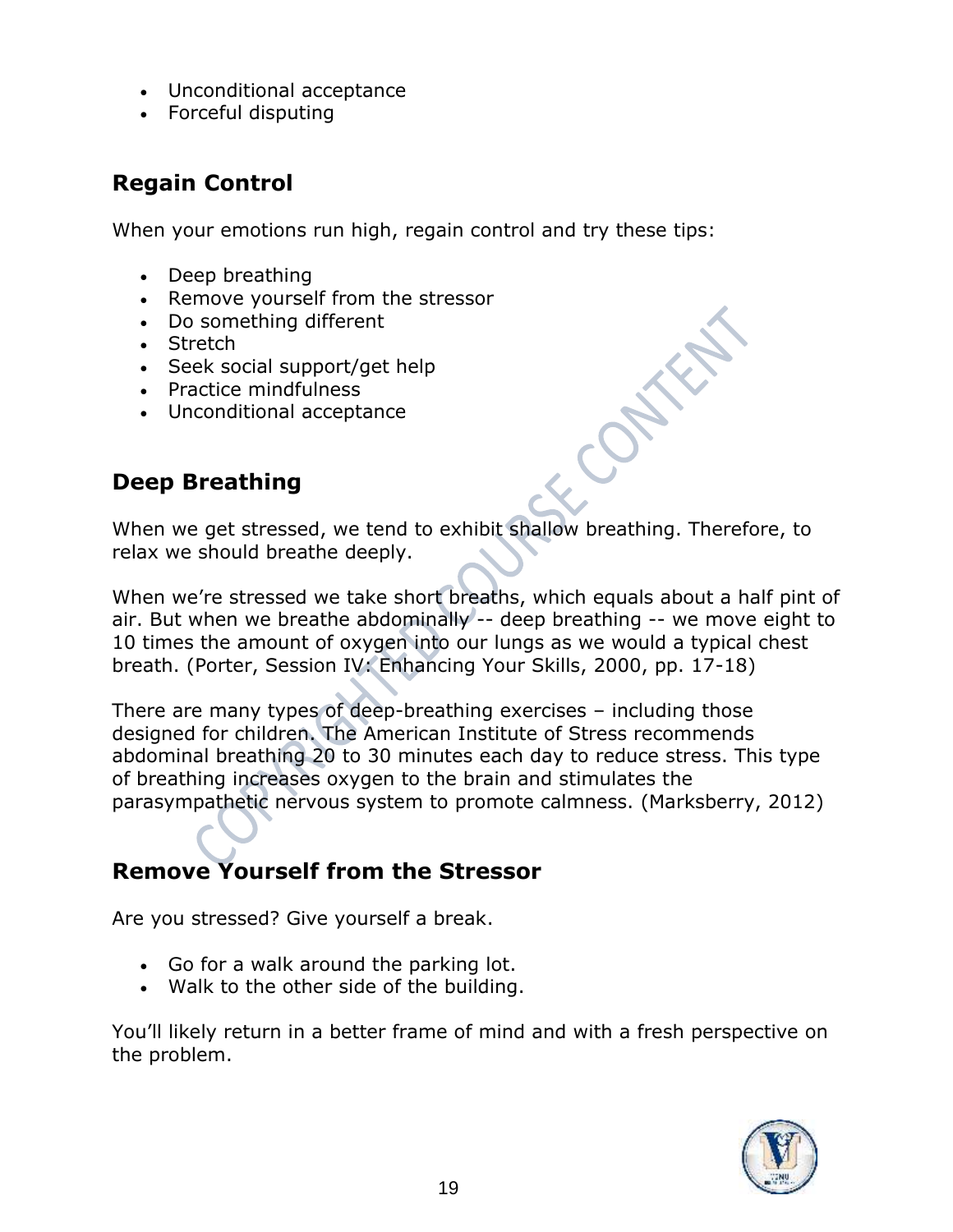### **Switch Tasks**

If you can't walk away from your work at the moment, perhaps you can work on a different task or different aspect of the task at hand. Anything that creates a change of pace will help refresh your mind.

Examples:

- Organize your work area.
- Work on an easier project.
- Spend five minutes reading and responding to email.

### **Stretch**

A good way to relieve stress is to exercise. Your human resources office may have information about workplace stretching. You can do some stretches at your desk in a few seconds.

The National Institutes of Health (**NIH**) lists exercises and stretches for workers. Some suggested musculoskeletal exercises include:

Executive stretch

- While sitting, lock hands behind head.
- Bring elbows back as far as possible.
- Inhale deeply while leaning back and stretching.
- Hold for 20 seconds.
- Exhale and relax.
- Repeat one time.

Shoulder shrug

- Slowly bring shoulders up to the ears and hold for approximately three seconds.
- Rotate shoulders back and down.
- Repeat 10 times.

(Employee Health & Safety: Ergonomics -- Exercises and Stretches, n.d.)

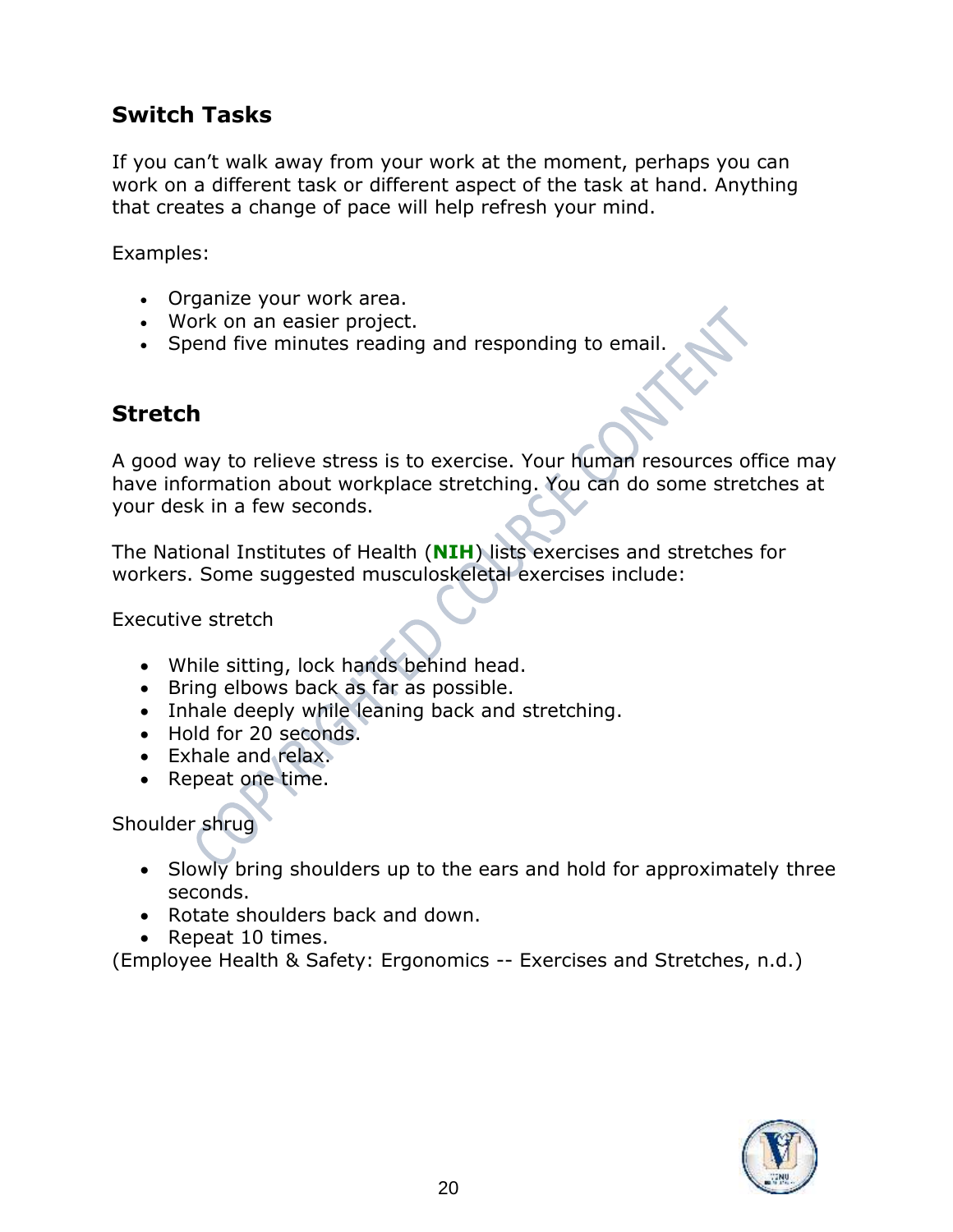### **Seek Social Support**

Social support is good for your health. Use someone in your life -- friend, mentor, or relative -- that can help you sort out your muddled thinking.

Studies have shown:

- That married men live longer than single men.
- That women with breast cancer who joined a support group lived significantly longer than those who didn't.

(Porter, Session IV: Enhancing Your Skills, 2000, p. 21)



### **Seek Others' Opinions**

Another person with a fresh perspective can sometimes quickly solve the problem; don't be afraid to ask for help no matter the situation.

Possible stressful work situations:

- Accounts won't balance
- Car has a flat tire
- Computer isn't working
- You can't find the answer to a customer question

Chances are, no matter the problem, someone you work with has the solution. Just reach out!

### **Unconditional Acceptance**

Unconditional acceptance of yourself and others is a secret weapon against stress: it's the voice of reason. Be kind to yourself and others no matter how badly you or they stumble. And don't judge yourself or anyone else on the basis of any one event.

Give yourself and those around you a little wiggle room by accepting the fact that you and they are fallible human beings prone to making mistakes. The power of unconditional acceptance can make you more at ease, more selfconfident, and more willing to take risks.

(Porter, Session IV: Enhancing Your Skills, 2000, p. 25)

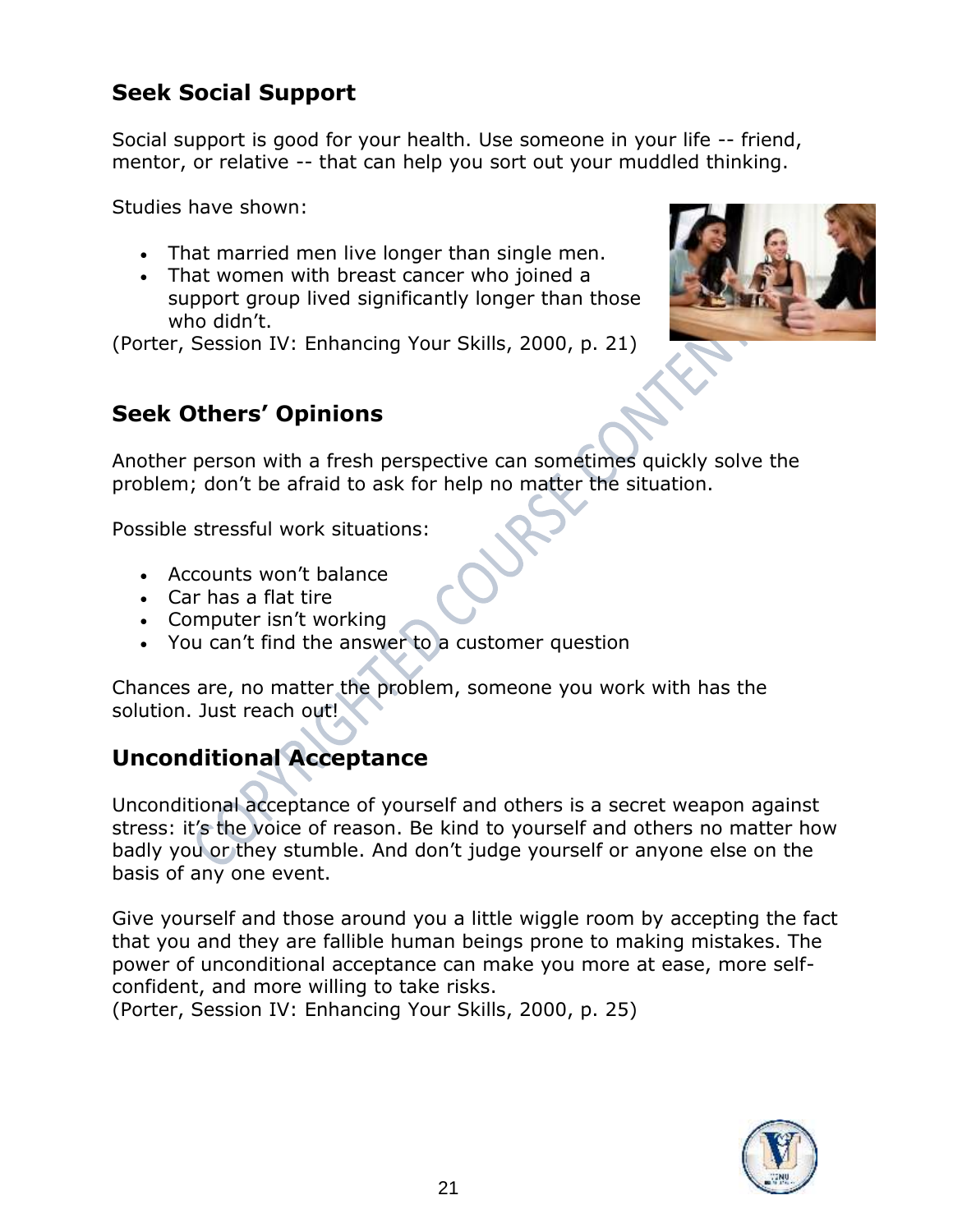# **Chapter 6 - Conclusion**

This chapter contains the following page title:

• Summary

# **Summary**

In this course we talked about different ways to enhance your cognitive restructuring skills for helping you keep your thinking on track. These included:

- Getting control of your emotions
- Practicing deep breathing
- Seeking social support
- Unconditional acceptance

You are responsible for your own stress. Remember the following equation?

### $A + B = C$

The **A**ctivating Event + **B**elief = The **C**onsequence

- **A** is an event.
- **B** is what you believe about the event.
- **C** is what you feel as the result of the event plus what you believe about it.

That may seem simplistic, but putting into practice some of the suggestions in this course will help you to better manage stress. Give it a try.

# *Bibliography*

- *Employee Health & Safety: Ergonomics -- Exercises and Stretches*. (n.d.). Retrieved September 28, 2015, from National Institutes of Health, Office of Management: http://www.ors.od.nih.gov/sr/dohs/HealthAndSafety/Ergonomics/Pages/exercises .aspx
- Marksberry, K. (2012, August 10). *Take a Deep Breath*. Retrieved September 28, 2015, from The American Institute of Stress: http://www.stress.org/take-a-deep-breath/
- Nancy P. Rothbard, S. L. (2011). Waking Up on the Right or Wrong Side of the Bed: Start-of-Workday Mood, Work Events, Employee Affect, And Performance. *Academy of Management Journal, 54*(5), 959-980.